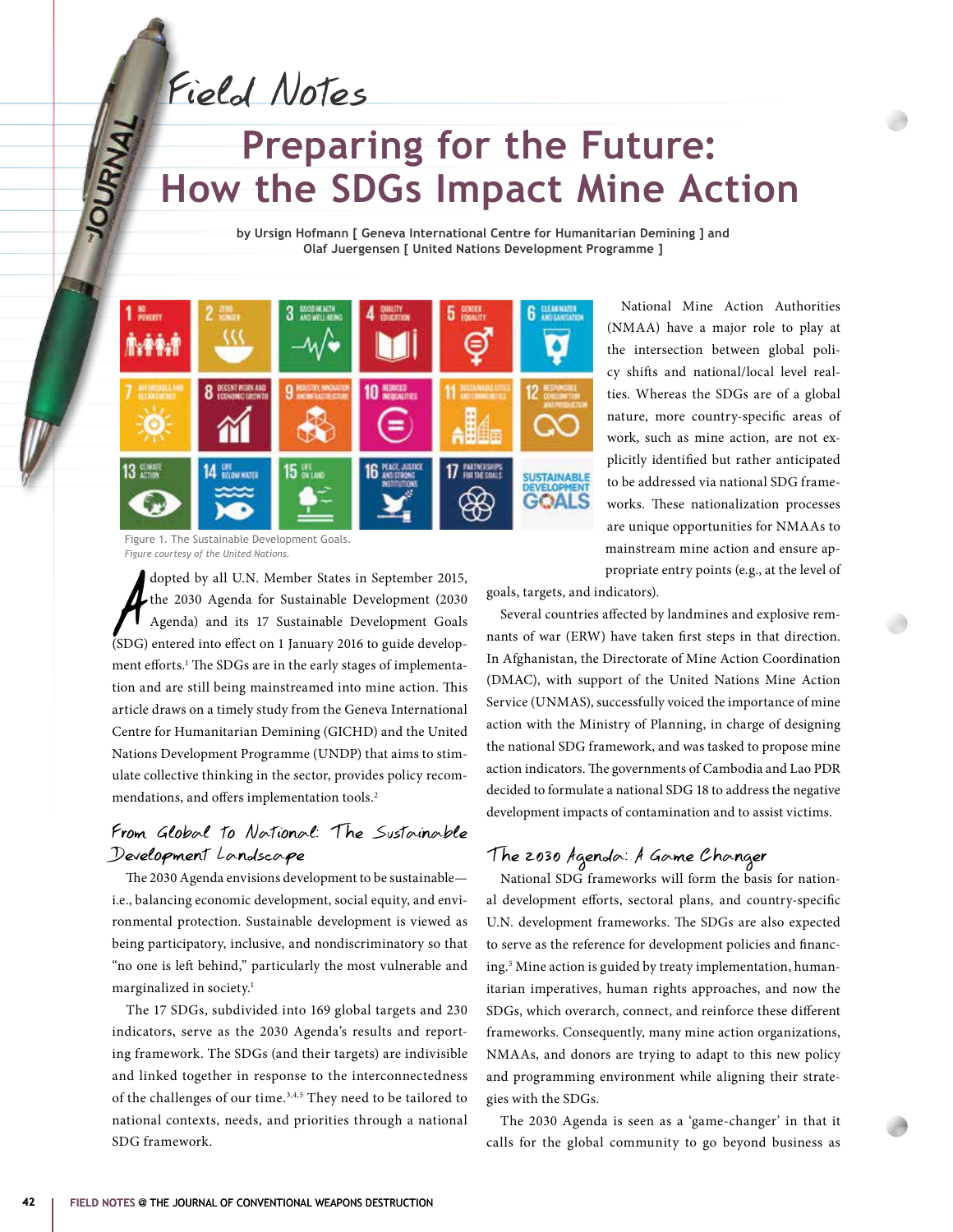

Then U.N. Secretary-General Ban Ki-moon and Prime Minister of Lao PDR, Tongloun Sisoulith, at the launching of SDG 18 (September 2016). *Photo courtesy of the United Nations and Eskinder Debebe.*

usual in planning, delivery, monitoring, and reporting. Naturally, several **how** questions arise for the mine action sector, for example

- \* How can we better articulate the catalytic contribution of mine action to sustainable development and ensure more coherence with broader development priorities?
- \* How can we strengthen our outcomes and indicators to report against broader frameworks?
- $*$  How can we improve participation of and inclusiveness for those at risk of being left behind?
- \* How can we diversify and innovate our financing?

#### Mine Action Contributions to Sustainable Development in the SDG Era

As national and sectoral development plans are now expected to be underpinned by the SDG framework, any contribution by mine action interventions to these plans—and sustainable development at large—may only be fully recognized if mine action stakeholders can articulate and document how they contribute to the achievement of SDG targets.

It is therefore pivotal to understand how mine action activities can accelerate progress across the SDGs and how the latter may form part of a mine action Theory of Change. A 2017 study carried out by the GICHD and UNDP revealed that twelve SDGs are, in one way or another, of direct relevance to mine action.<sup>2</sup> Furthermore, mine action is positioned to contribute to the attainment of four other SDGs indirectly (see Figure 2). Across the SDGs, mine action can contribute to more than 50 SDG targets.

SDG 16 provides the most direct entry point, especially its target 16.1 that seeks to "significantly reduce all forms of violence and related death rates everywhere." The reestablishment of safe physical living environments is, however, not only an objective in itself, but also an enabling precondition that makes possible and accelerates many other development activities.

Analyzing links helps to identify expected and unexpected **SDG contributions** of mine action activities. It also widens the perspective on the impact of mine action's work on sustainable development. For instance, the strong SDG focus on vulnerability and social protection provides a new pathway to address the rights of indirect mine/ERW victims through broader efforts. More importantly, data will be critical to validate or invalidate these links; an area that both the GICHD and UNDP are working on through their support to mineand ERW-affected countries.

#### More Coherence Between Mine Action and Sustainable Development

It is a demanding task to operationalize the conceptual connections with sustainable development in mine action planning, implementation, and reporting. Only by further breaking down the remaining silos between sectors will more coherent and integrated policies and programs be achieved. For mine action to obtain greater results in planning and delivery, it will need to strive to be better aligned with broader national SDGs, especially as the implementation of the 2030 Agenda gains traction at the country level.

The SDG framework makes it possible to deliberately plot and record mine action interactions with broader sustainable development sectors such as agriculture, education, natural resource extraction, and tourism. This will help to facilitate mine action mainstreaming into budgets, planning, implementation, and monitoring within these other sectors. Moreover, the framework provides more coherence and coordination that will potentially influence mine action priority setting and decision making.

For this to happen, it is important to communicate with key government and local community stakeholders on the role that mine action can play in contributing to the SDGs, particularly when engaging with practitioners who rely on mine action as an enabling activity for their humanitarian and development work. Their increased awareness can open new doors for cross-sectoral partnerships that are at the core of SDG implementation.

#### Measuring Mine Action Results Version 2030

Many mine action stakeholders have made significant achievements toward reporting changes in lives and livelihoods.6,7,8 However, more evidence is needed to demonstrate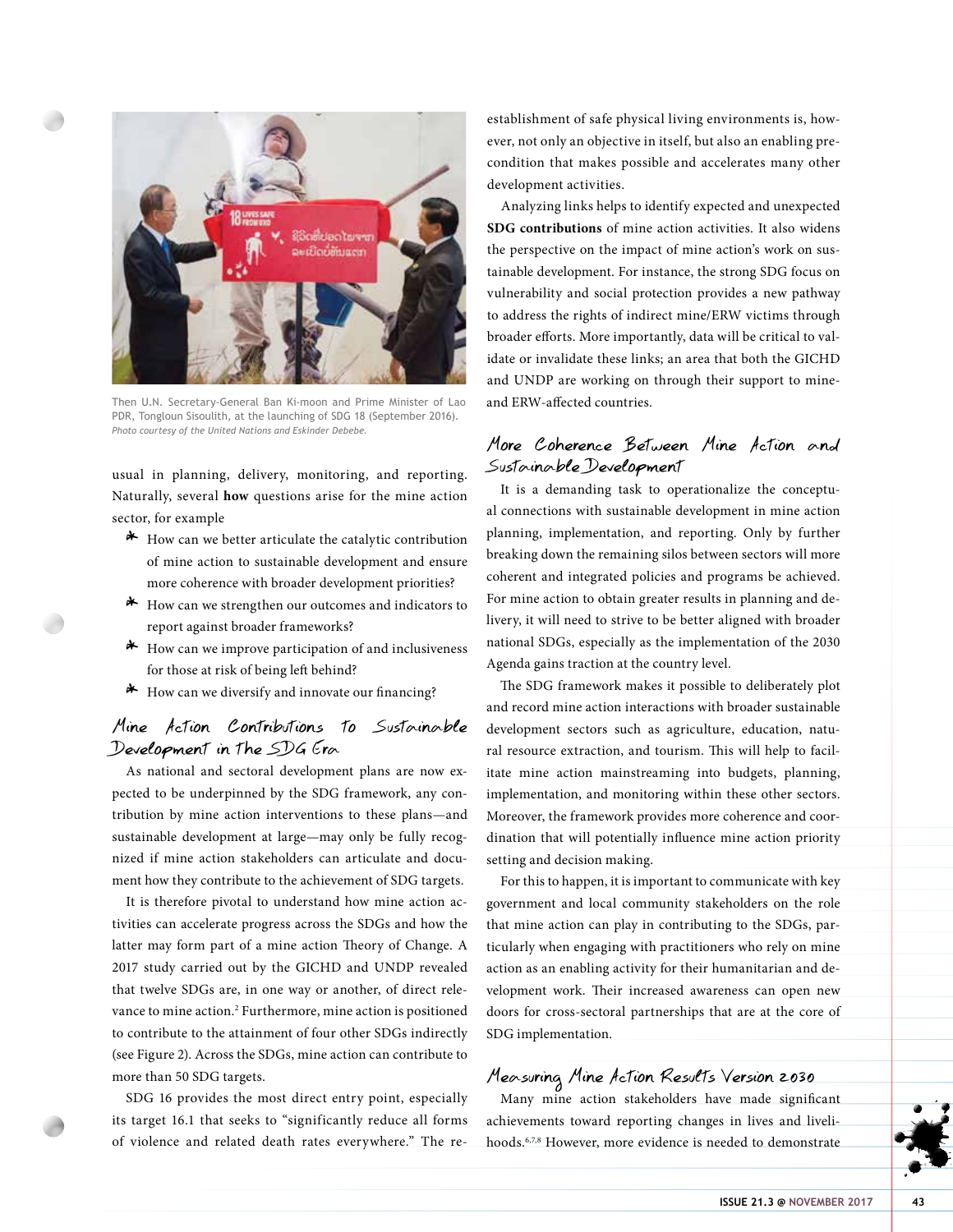

Figure 2: Major direct and indirect links between the SDGs and mine action. *Photo courtesy of GICHD and UNDP.*

exactly how mine action is **catalytic** at scale. To date, indicator development, monitoring, and reporting have often been comparatively weak links in project management and implementation.

Therefore, standardizing and aligning mine action outcomes with global, national, or sectoral reference targets and indicators will be critical to positioning mine action within broader development planning at many levels.9 Furthermore, information management systems can be refitted and better connected to feed into national SDG data collection mechanisms that are at the heart of SDG reporting. Figure 3 provides an example of possible SDG-aligned mine action outcomes and associated indicators related to SDG 4 and SDG 16.

#### New Impetus for Participatory and Inclusive Mine Action

Mine action often finds itself at the forefront of efforts to help marginalized and shattered communities rebuild their lives. Differences and inequalities between women and men, and amongst social groups can, however, lead to mine action dividends not always benefitting all members of society equally.10

Precisely, the SDGs put those at risk of being marginalized at the center of interventions. This provides an opening for the mine action sector to place a renewed, deliberate emphasis on participation and inclusiveness. Strategic planning processes, priority setting, definition of success indicators, and data collection/disaggregation are some areas that lend themselves particularly well to learn who are and are not benefitting, to increase community involvement, and to strengthen accountability to those we serve.

### Fresh Pathway for Mine Action Financing and Innovation

Mine action funding decreased each year from 2012 to 2015.<sup>11</sup> At the same time, development funding is expected to become increasingly tied to SDG implementation. Positioning itself to benefit from this SDG-earmarked funding will demand that mine action is able to clearly demonstrate the development

| <b>Belevant SDG and target</b>                                                                                                                                                                                      | Potential indicative mine<br>action outcome                                                                                                     | Potential indicative minir<br>action indicator                                                                                                                       | Relevant global SDG<br>indicator (abbreviated)                                                                                  |
|---------------------------------------------------------------------------------------------------------------------------------------------------------------------------------------------------------------------|-------------------------------------------------------------------------------------------------------------------------------------------------|----------------------------------------------------------------------------------------------------------------------------------------------------------------------|---------------------------------------------------------------------------------------------------------------------------------|
| 4: Quality education<br>4.1 By 2030, ensure<br>that all girls and<br>boys complete free.<br>equitable and quality<br>primary and secondary.<br>education leading to<br>relevant and effective.<br>learning outcomes | Safe access to<br>education for<br>beneficiaries<br>in previously<br>contaminated area<br>[number] months<br>after handover of<br>released area | Number of<br>beneficiaries<br>who go to school<br>in previously.<br>contaminated area.<br>by sex, age and<br>disability land other<br>relevant criterial             | 4.1.1 Proportion of<br>children and young<br>people:<br>(a) in grades 2/3;<br>(b) at the end of<br>primary education<br>$L - 1$ |
| 16: Peace, justice<br>and strong<br><i>institutions</i><br>16.1 Significantly<br>roduce all forms<br>of violence and<br>related death rates.<br>everywhere                                                          | Increased safety<br>perception<br>by population.<br>in previously<br>contaminated area<br>[number] months<br>after handover of<br>released area | Proportion of<br>population that<br>feel safe walking<br>around previously<br>contaminated area.<br>by sex, age and<br>disability land other.<br>relevant criterial. | 16.1.4 Proportion of<br>population that feel<br>safe walking alone<br>around the area<br>they live                              |

Figure 3: Illustrative SDG-aligned mine action outcomes and indicators. *Figure courtesy of GICHD and UNDP.*